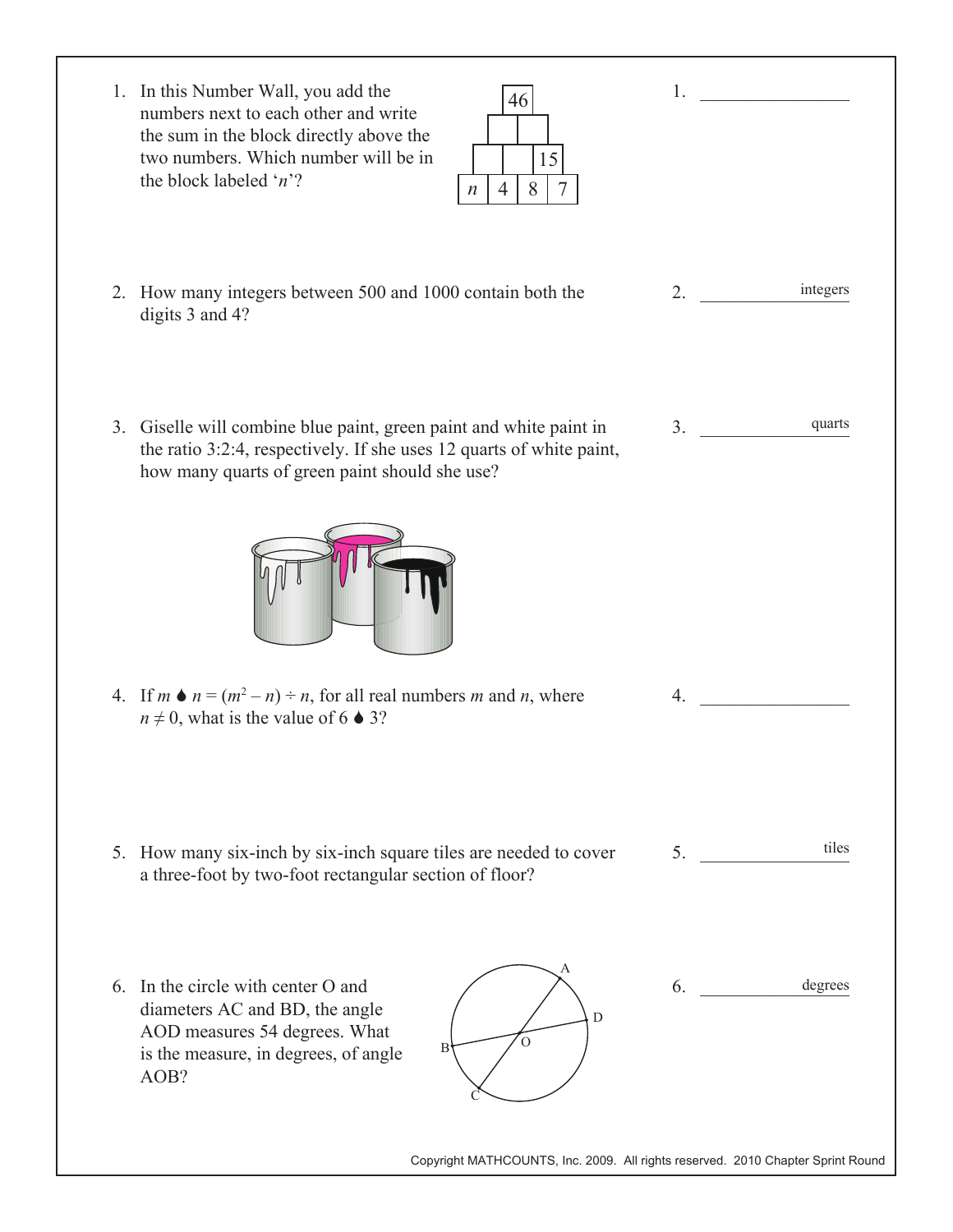7. A copy of the *Sunday Times* costs \$0.95 more than a copy of the *Sunday News*. Ms. Jones buys both papers for \$7.25. How much does the *Sunday News* cost? 8. For what value of *m* will the graphs of the three lines  $y = 2x + 1$ ,  $x = 3$ , and  $y = mx + 3$ have a single point of intersection? Express your answer as a common fraction. 9. The 20 leaves of a 40-page book are numbered 1 through 40. The first and last leaves are ripped out. What is the sum of the remaining page numbers? 10. John opened a new bag of jelly beans and ate three-fourths of the jelly beans in the bag. Then Mike ate two-thirds of the remaining jelly beans. Finally, Fred ate the ten jelly beans that were left. How many jelly beans were in the unopened bag of jelly beans? 11. Joshua has taken four tests. His median score is 80 points and the difference between his greatest score and his least score is 12 points. What is the maximum possible value of the mean of his scores? 12. Regular pentagon ABCDE and regular hexagon AEFGHI are drawn on opposite sides of line segment AE such that they are coplanar. What is the degree measure of angle DEF?  $7. \quad \underline{\$}$ 8. \_\_\_\_\_\_\_\_\_\_\_\_\_\_\_\_  $9.$ 10. \_\_\_\_\_\_\_\_\_\_\_\_\_\_\_\_ jelly beans 11. \_\_\_\_\_\_\_\_\_\_\_\_\_\_\_\_ 12. \_\_\_\_\_\_\_\_\_\_\_\_\_\_\_\_ degrees A  $B \rightarrow C$ D E F G H I  $y = 2x + 1$  $x = 3$ points

Copyright MATHCOUNTS, Inc. 2009. All rights reserved. 2010 Chapter Sprint Round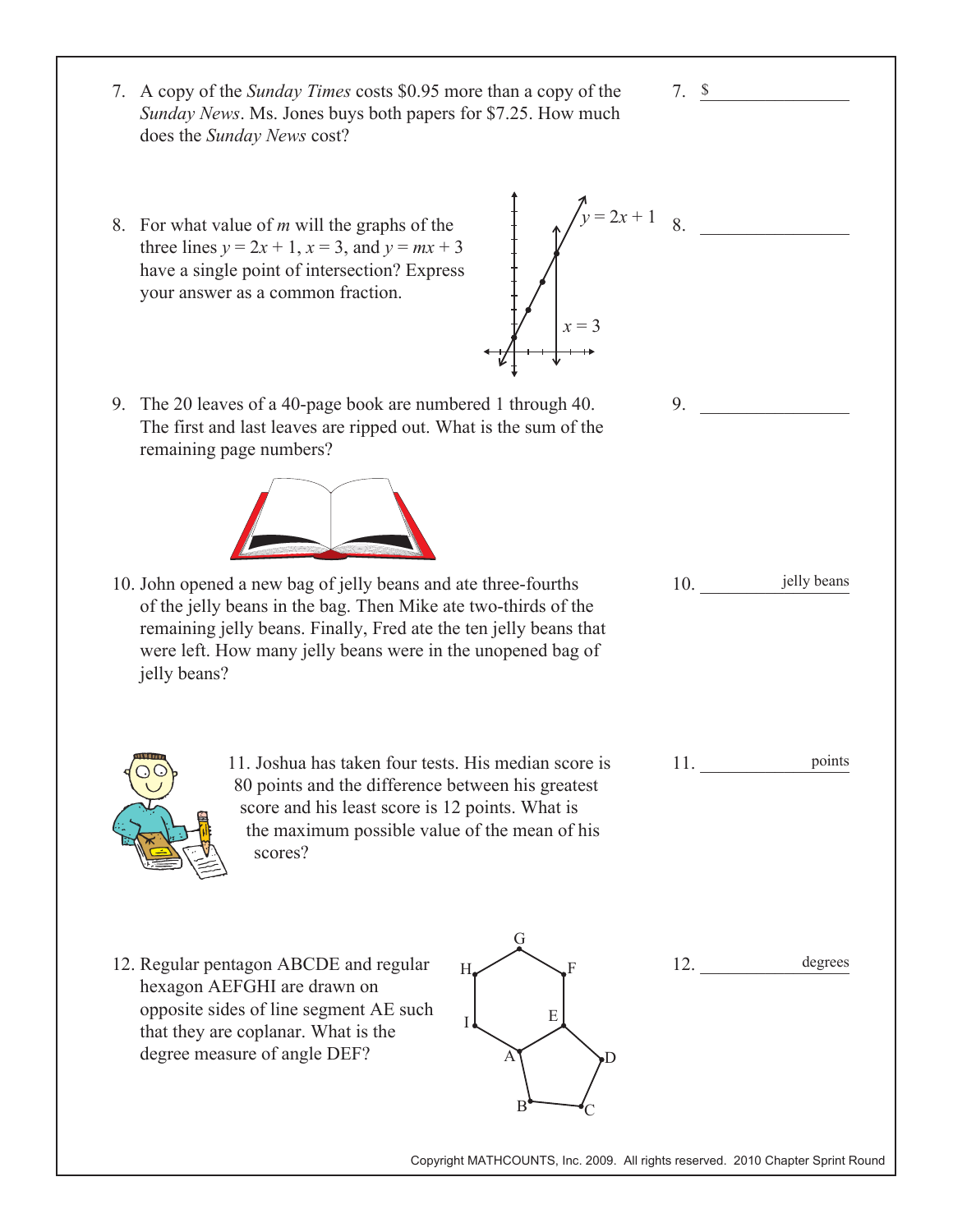| 13. The sum of two numbers is 20. If four times the larger number<br>exceeds three times the smaller number by 143, what is the<br>larger number?                                                                                                                                                                                      | 13. |          |
|----------------------------------------------------------------------------------------------------------------------------------------------------------------------------------------------------------------------------------------------------------------------------------------------------------------------------------------|-----|----------|
| 14. The first and seventh terms of a sequence are each 10. Starting<br>with the third term, each term is the sum of the previous two<br>terms. What is the fifth term?                                                                                                                                                                 | 14. |          |
| 15. All of the possible positive four-digit integers are formed<br>that use only the digits $1, 3, 5$ and $7$ with repetition of<br>digits allowed. How many of these four-digit integers are<br>palindromes?                                                                                                                          | 15. | integers |
| 16. If it takes 96 people 6 days to pave 1 mile of road, how many<br>days will it take 64 people to pave 2 miles of road? (The<br>time required to pave a road<br>is directly proportional to the<br>length of the road and inversely<br>proportional to the number of<br>workers on the job.)                                         | 16. | days     |
| 17. A grandfather clock chimes at the start of<br>each hour. Beginning precisely at six o'clock<br>the grandfather clock chimes 6 times with<br>the final chime beginning exactly 10 seconds<br>after six o'clock. If the chimes are uniformly<br>spaced, how long after 12 o'clock does the<br>twelfth chime begin?                   | 17. | seconds  |
| 18. A bag contains exactly six balls; two are red and four are<br>green. Sam randomly selects one of the six balls and puts it on<br>the table. Then he randomly selects one of the five remaining<br>balls. What is the probability that the two selected balls are of<br>different colors? Express your answer as a common fraction. | 18. |          |

Copyright MATHCOUNTS, Inc. 2009. All rights reserved. 2010 Chapter Sprint Round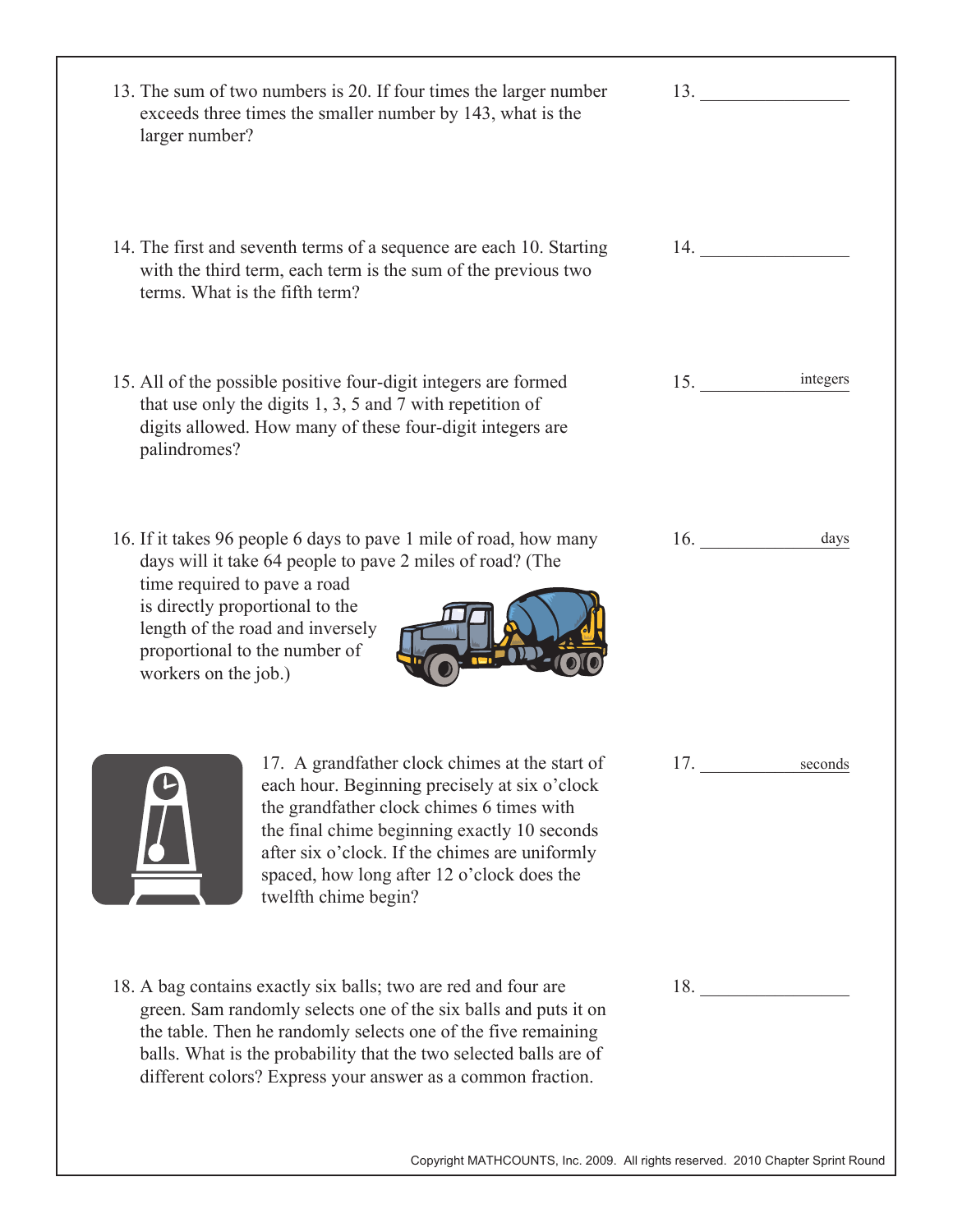| 19. What is the value of $\left(1-\frac{1}{2}\right)+\left(2-\frac{1}{2}\right)+\left(3-\frac{1}{2}\right)+\dots+\left(50-\frac{1}{2}\right)?$                                                                                                                                                                                                                                                                                                |     | 19. $\qquad \qquad$                                                                                                                                                                                                                            |
|-----------------------------------------------------------------------------------------------------------------------------------------------------------------------------------------------------------------------------------------------------------------------------------------------------------------------------------------------------------------------------------------------------------------------------------------------|-----|------------------------------------------------------------------------------------------------------------------------------------------------------------------------------------------------------------------------------------------------|
| 20. How many subsets of $\{1, 2, 3, 4, 5, 6\}$ have either 4 or 5 as<br>their largest element?                                                                                                                                                                                                                                                                                                                                                |     | <b>20.</b> The contract of the contract of the contract of the contract of the contract of the contract of the contract of the contract of the contract of the contract of the contract of the contract of the contract of the cont<br>subsets |
| 21. The average of A and 3B is 7, the average of A and 3C is<br>8, and the average of A and 3D is 9. What is the average<br>of $A$ , $B$ , $C$ and $D$ ?                                                                                                                                                                                                                                                                                      |     | 21.                                                                                                                                                                                                                                            |
| 22. Ms. Quinn traveled at a constant speed for a distance of<br>50 miles on her trip to a campground. On a later trip, she<br>traveled at a constant speed for a distance of 400 miles to a ski<br>resort, driving three times as fast as she had on her earlier trip<br>to the campground. What is the ratio of the time it took for her<br>second trip to the time it took for her first trip? Express your<br>answer as a common fraction. |     | 22.                                                                                                                                                                                                                                            |
| 23. In rectangle ABCD, side AB measures<br>E<br>6 units and side BC measures 3 units, as<br>shown. Points F and G are on side CD<br>with segment DF measuring 1 unit and<br>$\overline{2}$<br>$D-1$<br>$\mathcal{C}$<br>segment GC measuring 2 units, and lines<br>AF and BG intersect at E. What is the<br>3<br>area of triangle AEB?<br>B<br>6<br>А                                                                                         | 23. | sq units                                                                                                                                                                                                                                       |
| 24. In a survey of 100 readers, all of whom liked fiction and/or<br>non-fiction, three times as many people reported liking fiction<br>as those who reported liking non-fiction. Of those surveyed,<br>eight liked both fiction and non-fiction. How many people<br>reported liking non-fiction?                                                                                                                                              | 24. | people                                                                                                                                                                                                                                         |
| Copyright MATHCOUNTS, Inc. 2009. All rights reserved. 2010 Chapter Sprint Round                                                                                                                                                                                                                                                                                                                                                               |     |                                                                                                                                                                                                                                                |